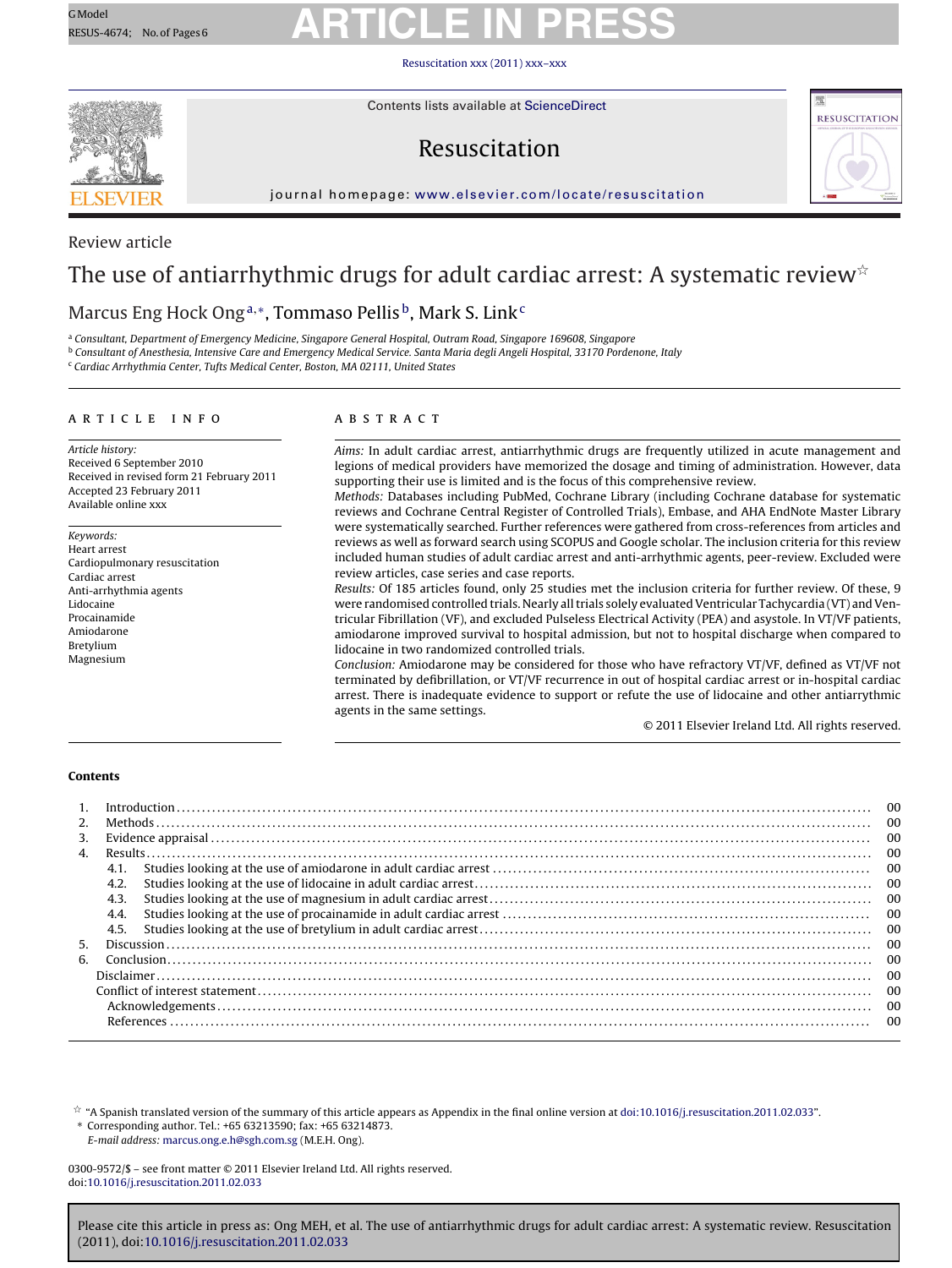2 M.E.H. Ong et al. / Resuscitation *xxx (2011) xxx–xxx*

### **1. Introduction**

In the chain of survival concept<sup>[1,2](#page-4-0)</sup> provision of early access, early cardio-pulmonary resuscitation (CPR), early defibrillation and early advanced life support, including intravenous drugs, should improve survival in sudden cardiac arrest. Survival rates for prehospital cardiac arrest vary in published reports from 2% to over 20%[.3,4](#page-4-0)

Intravenous antiarrhythmic drugs are routinely use as part of advanced care in both prehospital and in-hospital cardiac arrest, and the memorization of not only which drugs, but doses and when they should be administered is a memorable aspect of ACLS teaching and courses. However there have been relatively few formal evaluations of whether antiarrhythmic drugs (such as lidocaine, procainamide, amiodarone, bretylium, magnesium), improve clinical outcomes such as return of spontaneous circulation (ROSC), survival to discharge or survival with intact neurological function.

The current International Liaison Committee on Resuscitation (ILCOR) Advanced Cardiac Life Support Guidelines  $(2005)^5$ acknowledged that there is currently very little or no placebocontrolled evidence for most antiarrhythmic drugs in cardiac arrest. However, despite this lack of evidence, our subjective experience of current clinical practice is the continued use of antiarrhythmic drugs on a routine basis. Indeed, the use of antiarrhythmic drugs appears ingrained in clinical practice in North America, Europe, as well as the developing world. We speculate that it would likely be difficult to conduct randomized/placebo controlled trials of antiarrhythmic drugs in cardiac arrest, due to physician attitudes, as well as difficulty with getting ethics approval and informed consent issues.

The aim of this paper was to conduct a systematic review of the published literature on the use of antiarrhythmic drugs (lidocaine, procainamide, amiodarone, bretylium, magnesium) in adult cardiac arrest (asystole, pulseless electrical activity, pulseless ventricular tachycardia (VT) and ventricular fibrillation (VF)).

### **2. Methods**

The review was conducted in accordance with the International Liaison Committee on Resuscitation (ILCOR) 2010 evidence eval-uation process.<sup>[6](#page-4-0)</sup> Review of the search strategy and findings were conducted by the authors. This review sought to identify evidence to address the question<sup>7</sup>: "In adult cardiac arrest (asystole, pulseless electrical activity, pulseless VT and VF) (prehospital [OHCA], in-hospital [IHCA]), does the use of antiarrhythmic drugs (lidocaine, procainamide, amiodarone, bretylium, magnesium) or combination with other drugs compared with not using drugs (or a standard drug regimen (without antiarrhythmics)), improve outcomes (e.g. ROSC, survival)"?

Two different search strategies were pursued, both targeting the same population: cardiac arrest, heart arrest, cardiopulmonary, resuscitation, post-cardiac arrest, and postresuscitation (textword and MeSH headings when applicable). These were the search strategies adopted by 2 independent reviewers for the paper, in a comprehensive review process. The combined results are presented. All duplicates were removed (no double counting).

As for the intervention, the first search strategy focused on the keywords arrhythmia, anti-arrhythmic, and unstable (MeSH headings when applicable), while the second search strategy looked at prophylactic use of single antiarrhythmic agents.

Databases were searched up to 4 February 2010, with PubMed, the Cochrane Library (including Cochrane database for systematic reviews and Cochrane Central Register of Controlled Trials), Embase, and the American Heart Association (AHA) Resuscitation Endnote Master library, which contains over 15,000 cardiac arrest related references. Moreover, cross-references from articles and reviews were forward searched using SCOPUS and Google scholar.

### **Table 1**

International Liason Committee on Resuscitation (ILCOR) 2010 Levels of Evidence for Studies of Therapeutic Interventions.

- LOE 1: Randomised controlled trials (or meta-analyses of RCTs)
- LOE 2: Studies using concurrent controls without true randomisation (e.g. "pseudo"-randomised)
- LOE 3: Studies using retrospective controls
- LOE 4: Studies without a control group (e.g. case series)
- LOE 5: Studies not directly related to the specific patient/population (e.g. different patient/population, animal models, mechanical models, etc.)

Notes: LOE 1. Randomised controlled trials: These studies prospectively collect data, and randomly allocate the patients to intervention or control groups. LOE 2. Studies using concurrent controls without true randomisation: These studies can be: experimental – having patients that are allocated to intervention or control groups concurrently, but in a non-random fashion (including pseudo-randomisation: e.g. alternate days, day of week etc.), or observational – including cohort and case control studies. A meta-analysis of these types of studies is also allocated a LOE = 2. LOE 3. Studies using retrospective controls: These studies use control patients that have been selected from a previous period in time to the intervention group. LOE 4 Case series: A single group of people exposed to the intervention (factor under study), but without a control group. LOE 5 As with other categories of Levels of Evidence, we have used LOE 5 to refer to studies that are not directly related to the specific patient/population. These could be different patients/population, or animal models, and could include high quality studies (including RCTs).

Search strategy #1 focused on the search terms "heart arrest" or "cardiac arrest" or "cardiopulmonary resuscitation" or "resuscitation" and "arrhythmia" or "anti-arrhythmic" or "anti-arrhythmia agents" or "unstable" and "post-cardiac arrest" or "postresuscitation".

Search strategy #2 focused on the search terms "amiodarone" or "lidocaine" or "lignocaine" or "procainamide" or "magnesium sulfate" or "magnesium" or "bretylium" or "diltiazem" or "verapamil" or "digoxin" or "flecainide" or "propafenone" or "sotalol" or "esmolol" or "atenolol" or "metoprolol" and "prophylactic" or "post-cardiac arrest" or "postresuscitation" and "resuscitation" or "cardiopulmonary resuscitation" or "heart arrest" or "cardiac arrest".

In addition, we also searched for articles which cited: "Dorian et al. Amiodarone as compared with lidocaine for shock resistant ventricular fibrillation. NEJM 2002; 346: 884–90" [8](#page-4-0) or "Kudenchuk et al. Amiodarone for resuscitation after out of hospital cardiac arrest due to ventricular fibrillation. NEJM. 1999; 342: 871–878"[.9](#page-4-0)

Inclusion criteria were human studies of adult cardiac arrest and anti-arrhythmic agents which were peer-reviewed. Exclusion criteria were review articles, case reports and case series. The articles were reviewed for relevance independently by two reviewers (MEHO/ML). Both titles and abstracts were reviewed, followed by the articles if suitable for review. Articles where the content was clearly unrelated were discarded. The abstracts of remaining articles were then reviewed and relevant studies identified for detailed review of the full manuscript.Where disagreement existed between reviewers, articles were included for detailed review. Finally, the reference lists of narrative reviews were examined to identify any additional articles not captured by the main search strategy.

### **3. Evidence appraisal**

Studies were reviewed in detail and classified by level of evidence (LOE) (Table 1) and quality (rated poor, fair or good) according to agreed definitions ([Table 2\).](#page-2-0) "Methodological quality" (internal validity) of a study was defined as "the extent to which a study's design, conduct, and analysis has minimized selection, measurement, and confounding biases".6 [T](#page-4-0)hat quality is separate to "non-methodological" quality, which refers to the external validity or generalizability of the study results to other (broader) population groups.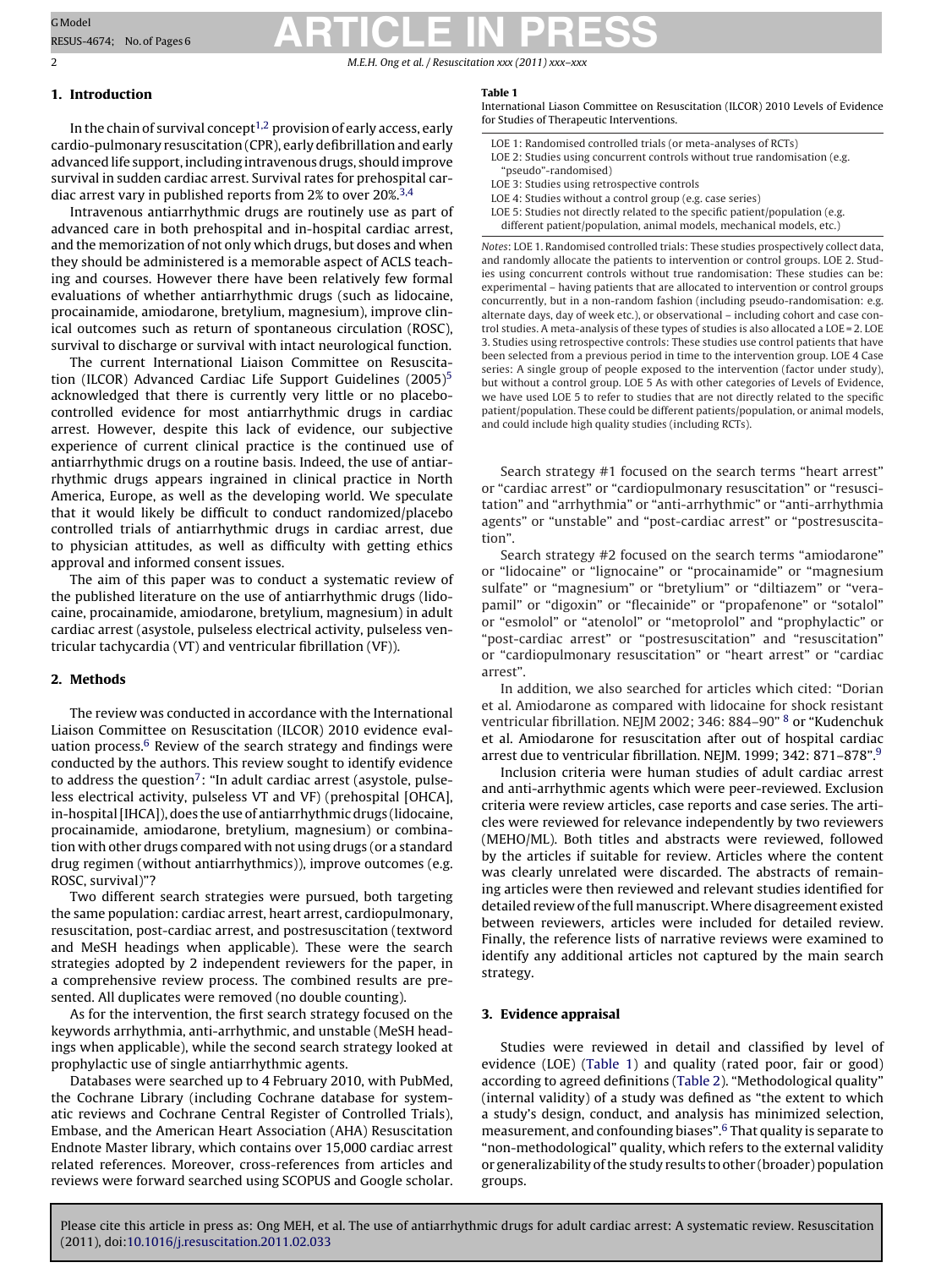M.E.H. Ong et al. / Resuscitation *xxx (2011) xxx–xxx* 3

### <span id="page-2-0"></span>**Table 2**

Quality assessment for studies assessing interventions.

| LOE <sub>1</sub> | Quality assessment for randomised controlled trials                                                                                                                                                                                                                                                                                                                                                                                                                                                                                                                                                                                                                                                                                                                                                                                                                                                                                                                                                                                                                                                                                                                                                                                                                                                          |
|------------------|--------------------------------------------------------------------------------------------------------------------------------------------------------------------------------------------------------------------------------------------------------------------------------------------------------------------------------------------------------------------------------------------------------------------------------------------------------------------------------------------------------------------------------------------------------------------------------------------------------------------------------------------------------------------------------------------------------------------------------------------------------------------------------------------------------------------------------------------------------------------------------------------------------------------------------------------------------------------------------------------------------------------------------------------------------------------------------------------------------------------------------------------------------------------------------------------------------------------------------------------------------------------------------------------------------------|
|                  | The seven factors included as the relevant quality items for RCTs are:<br>• Was the assignment of patients to treatment randomised?<br>. Was the randomisation list concealed?<br>• Were all patients who entered the trial accounted for at its conclusion?<br>• Were the patients analysed in the groups to which they were randomised?<br>• Were patients and clinicians "blinded" to which treatment was being received?<br>• Aside from the experimental treatment, were the groups treated equally?<br>• Were the groups similar at the start of the trial?<br>Quality assessment for meta-analyses of RCTs<br>The six factors included as the relevant quality items for meta-analyses are:<br>· Were specific objectives of the review stated (based on a specific clinical question in which patient, intervention, comparator, outcome (PICO)<br>were specified)<br>• Was study design defined?<br>• Were selection criteria stated for studies to be included (based on trial design and methodological quality)?<br>• Were inclusive searches undertaken (using appropriately crafted search strategies)?<br>• Were characteristics and methodological quality of each trial identified?<br>• Were selection criteria applied and a log of excluded studies with reasons for exclusion reported? |
| LOE <sub>2</sub> | Quality assessment for studies using concurrent controls without true randomisation<br>The four factors included as the relevant quality items for these studies are:<br>· Were comparison groups clearly defined?<br>• Were outcomes measured in the same (preferably blinded), objective way in both groups?<br>• Were known confounders identified and appropriately controlled for?<br>• Was follow-up of patients sufficiently long and complete?<br>. Quality assessment for meta-analyses of studies using concurrent controls without true randomisation<br>The six factors included as the relevant quality items for meta-analyses are:<br>• Were specific objectives of the review stated (based on a specific clinical question in which patient, intervention, comparator, outcome (PICO)<br>were specified)<br>· Was study design defined?<br>• Were selection criteria stated for studies to be included (based on trial design and methodological quality)?<br>• Were inclusive searches undertaken (using appropriately crafted search strategies)?<br>• Were characteristics and methodological quality of each trial identified?<br>• Were selection criteria applied and a log of excluded studies with reasons for exclusion reported?                                                  |
| LOE <sub>3</sub> | Quality assessment for studies using retrospective controls:<br>The four factors included as the relevant quality items for these studies are:<br>• Were comparison groups clearly defined?<br>• Were outcomes measured in the same (preferably blinded), objective way in both groups?<br>. Were known confounders identified and appropriately controlled for?<br>• Was follow-up of patients sufficiently long and complete?                                                                                                                                                                                                                                                                                                                                                                                                                                                                                                                                                                                                                                                                                                                                                                                                                                                                              |
| LOE <sub>4</sub> | Quality assessment for case series<br>The three factors included as the relevant quality items for these studies are:<br>• Were outcomes measured in an objective way?<br>. Were known confounders identified and appropriately controlled for?                                                                                                                                                                                                                                                                                                                                                                                                                                                                                                                                                                                                                                                                                                                                                                                                                                                                                                                                                                                                                                                              |
| LOE <sub>5</sub> | . Was follow-up of patients sufficiently long and complete?<br>Quality assessment for studies that are not directly related to the specific patient/population<br>LOE 5 studies are those not directly related to the specific patient/population (e.g. different patient/population, animal models, mechanical<br>models etc.), and should have their methodological quality allocated to the methodology of the study. The relevant quality criteria here are:<br>• Good = randomised controlled trials (equivalent of LOE 1)<br>• Fair = studies without randomised controls (equivalent of LOE 2-3)<br>. Poor = studies without controls (equivalent of LOE 4).                                                                                                                                                                                                                                                                                                                                                                                                                                                                                                                                                                                                                                          |

Studies were allocated a rating for methodological quality (good, fair or poor) according to the presence of the quality items for that level of evidence (see Table 2): good studies had most/all of the relevant quality items, fair studies had some of the relevant quality items and poor studies had few of the relevant quality items (but sufficient value to include for further review).

### **4. Results**

Of 185 articles found, only 25 studies met inclusion criteria for further review. Of these 11 were randomised controlled trials (RCT) with LOE 1, 7 were studies with concurrent controls, 2 were studies using retrospective controls, 2 were without controls and 6 were not directly related to the specific patient/population (see [Table 3\).](#page-3-0)

Nearly all of the studies report interventions for VF and pulseless VT rather than for asystole or PEA. Only one study [10](#page-4-0) included patients in asystole or PEA. Evidence from RCT is quite limited, and most of the studies use another antiarrhythmic drug as a control, rather than a placebo or no treatment. Thus, conclusions are limited to the relative effectiveness of antiarrhythmic drugs.

### 4.1. Studies looking at the use of amiodarone in adult cardiac arrest

Evidence from two randomized double-blind controlled studies [8,9](#page-4-0) demonstrated improved survival to hospital admission with amiodarone (compared to lidocaine) for patients in refractory VT/VF in the out-of-hospital setting. However there was no improvement in overall survival or survival with intact neurological function.

An additional randomized double-blind controlled trial <sup>[11](#page-4-0)</sup> (LOE5 because population was not in cardiac arrest but in sustained VT) demonstrated improved termination of VT and improved 24 h survival with amiodarone (compared to lidocaine) for patients in VT, in the in-hospital setting.

Other lower LOE data on amiodarone were generally neutral  $12$  found that amiodarone prevented recurrent hypotensive VT in 40% of individuals who had failed procainamide, lidocaine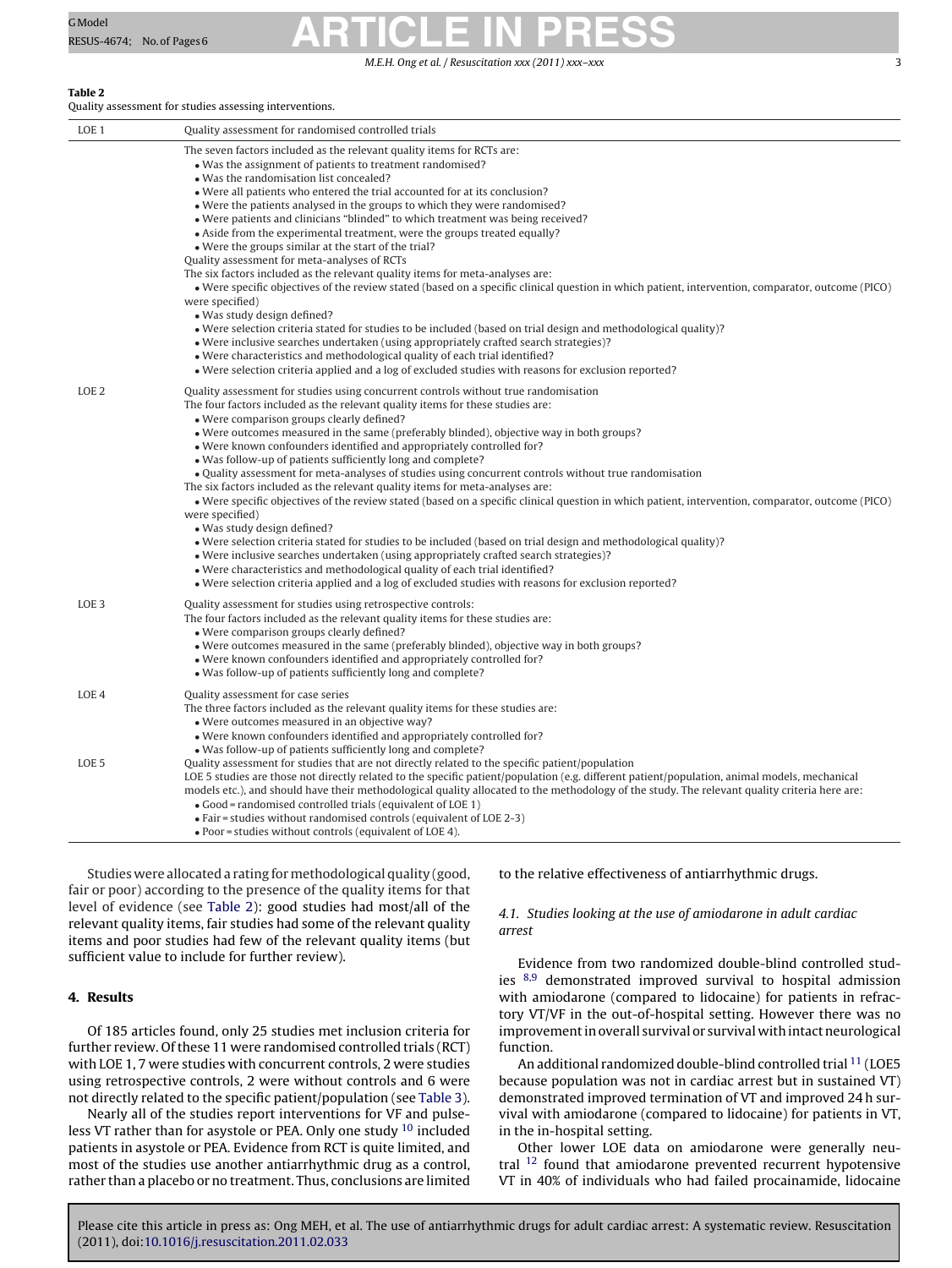## **Table 3**

<span id="page-3-0"></span>

| G Model                    | <b>ARTICLE IN PRESS</b> |
|----------------------------|-------------------------|
| RESUS-4674; No. of Pages 6 |                         |
|                            |                         |

4 M.E.H. Ong et al. / Resuscitation *xxx (2011) xxx–xxx*

| Summary of evidence. |                                                                                                                                                                                                                                |                                                                                                                                                                           |                                                               |                                                                                        |                                                                                                                                                         |  |  |
|----------------------|--------------------------------------------------------------------------------------------------------------------------------------------------------------------------------------------------------------------------------|---------------------------------------------------------------------------------------------------------------------------------------------------------------------------|---------------------------------------------------------------|----------------------------------------------------------------------------------------|---------------------------------------------------------------------------------------------------------------------------------------------------------|--|--|
| Level of<br>evidence | $\overline{1}$                                                                                                                                                                                                                 | $\overline{2}$                                                                                                                                                            | 3                                                             | $\overline{4}$                                                                         | 5                                                                                                                                                       |  |  |
|                      | Evidence supporting clinical question                                                                                                                                                                                          |                                                                                                                                                                           |                                                               |                                                                                        |                                                                                                                                                         |  |  |
| Good                 | Dorian et al. <sup>8</sup> (amiodarone vs<br>lidocaine) Kudenchuk et al. <sup>9</sup>                                                                                                                                          |                                                                                                                                                                           |                                                               |                                                                                        |                                                                                                                                                         |  |  |
| Fair                 | (amiodarone vs lidocaine)<br>Nowak et al. <sup>10</sup> (bretylium vs placebo)                                                                                                                                                 | Herlitz et al. (2003). <sup>28</sup> (lidocaine vs<br>no lidocaine) Herlitz et al. (1997). <sup>16</sup><br>(lidocaine vs no lidocaine)                                   |                                                               |                                                                                        | Gorgels et al. <sup>23</sup><br>(procainamide vs<br>lidocaine) Somberg<br>et al. <sup>11</sup> (amiodarone vs<br>lidocaine)                             |  |  |
| Poor                 |                                                                                                                                                                                                                                | Ohshige et al. <sup>15</sup> (lidocaine vs no<br>lidocaine)                                                                                                               |                                                               |                                                                                        |                                                                                                                                                         |  |  |
|                      | Evidence neutral to clinical question                                                                                                                                                                                          |                                                                                                                                                                           |                                                               |                                                                                        |                                                                                                                                                         |  |  |
| Good                 | Allegra et al. $20$ (Magnesium vs<br>placebo) Hassan et al. <sup>30</sup> (Magnesium<br>vs placebo) Olson et al. <sup>27</sup> (bretylium<br>vs lidocaine) Haynes et al. <sup>26</sup><br>(bretylium vs lidocaine)             |                                                                                                                                                                           |                                                               |                                                                                        |                                                                                                                                                         |  |  |
| Fair                 | Kovoor et al. <sup>31</sup> (sotalol vs lignocaine)<br>Thel et al. <sup>21</sup> (Magnesium vs placebo)<br>Fatovich et al. <sup>22</sup> (Magnesium vs.<br>placebo) Weaver et al. <sup>17</sup> (Lidocaine<br>vs. epinephrine) | Pollak et al. <sup>14</sup> (amiodarone vs<br>lidocaine) Rea et al. <sup>13</sup> (amiodarone vs<br>lidocaine) Stiell et al. $24$ (bretylium,<br>lidocaine, procainamide) | Tahara et al. <sup>18</sup><br>(nifekalant vs<br>lidocaine)   | Skrifvars et al. <sup>32</sup><br>(amiodarone)                                         | Kowey et al. <sup>33</sup><br>(amiodarone vs<br>lidocaine) Levine<br>et al. $12$ (amiodarone)                                                           |  |  |
| Poor                 |                                                                                                                                                                                                                                |                                                                                                                                                                           |                                                               |                                                                                        |                                                                                                                                                         |  |  |
|                      | Evidence opposing clinical question                                                                                                                                                                                            |                                                                                                                                                                           |                                                               |                                                                                        |                                                                                                                                                         |  |  |
| Good<br>Fair         |                                                                                                                                                                                                                                | van Walraven et al. <sup>19</sup> (Lidocaine vs<br>no lidocaine)                                                                                                          | Weaver et al. <sup>17</sup><br>(Lidocaine vs no<br>lidocaine) | Hallstrom et al. <sup>25</sup><br>(Quinidine,<br>procainamide vs no<br>antiarrhythmic) | Nademanee et al. <sup>34</sup><br>(amiodarone,<br>procainamide,<br>bretylium vs no<br>antiarrhythmic)<br>Tomlinson et al. <sup>35</sup><br>(amiodarone) |  |  |
| Poor                 |                                                                                                                                                                                                                                |                                                                                                                                                                           |                                                               |                                                                                        |                                                                                                                                                         |  |  |

and bretylium. In in-hospital VT/VF arrests, two studies <sup>[13,14](#page-4-0)</sup> demonstrated no difference in survival between patients given amiodarone or lidocaine.

### 4.2. Studies looking at the use of lidocaine in adult cardiac arrest

With lidocaine, evidence from a non-randomised prospective trial which compared patients treated with physicians on board ambulances versus those without, One study  $15$  showed improved survival to discharge, with lidocaine and epinephrine (compared to epinephrine alone) for patients in VF, in the out-of-hospital setting. A retrospective review [16](#page-4-0) demonstrated improved survival to admission, with lidocaine (compared to standard treatment) for patients in VF, in the out-of-hospital setting. However, this study was also confounded by the inherent bias in that only ambulances with physicians on board could the patients be given lidocaine.

Two historical control OHCA studies [17,18](#page-4-0) and an in-hospital retrospective review [19](#page-4-0) suggested decreased survival to admission with lidocaine (compared with sodium bicarbonate, nifekalant or standard treatment, respectively) for patients in VF.

Lidocaine was also inferior to amiodarone in 2 studies [8](#page-4-0) and another, $11$  showing decreased survival to admission and 1 h, respectively, for patients in VF and VT, respectively, in the inhospital and out-of-hospital setting, respectively.

### 4.3. Studies looking at the use of magnesium in adult cardiac arrest

Magnesium underwent 3 randomised placebo controlled trials, including one LOE 1, (fair quality)  $20$  and two LOE 1 (good quality), $2^{1,22}$  and none demonstrated any increase in ROSC, for patients in VF, in the prehospital, Intensive Care Unit and Emergency Department setting, respectively.

4.4. Studies looking at the use of procainamide in adult cardiac arrest

Evidence from a randomized prospective trial, $23$  found procainamide (compared to lidocaine) improved termination of spontaneously occurring monomorphic VT in the in-hospital setting. Another retrospective review  $24$  found procainamide was associated with increased survival to 1 h in patients with VF in an in-hospital setting.

However, another retrospective review [25](#page-5-0) found procainamide and quinidine were associated with decreased survival in patients with VF in an out-of-hospital setting.

### 4.5. Studies looking at the use of bretylium in adult cardiac arrest

With bretylium, evidence from 1 randomized double-blind controlled study  $10$  found improved survival to admission with bretylium (compared to placebo) for patients with VF or asystole in the ED setting. Another 2 randomised out-of-hospital cardiac arrest (OHCA) trials  $^{26,27}$  $^{26,27}$  $^{26,27}$  showed no difference in bretylium treated patients compared to those given lidocaine.

### **5. Discussion**

Despite the perceived necessity of antiarrhythmic drugs for patients with cardiac arrest due to VT or VF, there is actually little supporting evidence. Most of the studies were neutral or only demonstrated survival to admission, not to discharge. And in fact, most of the studies compared one drug to another; there were very few placebo controlled trials. Based on retrospective data and animal data lidocaine had been the standard of care for patients with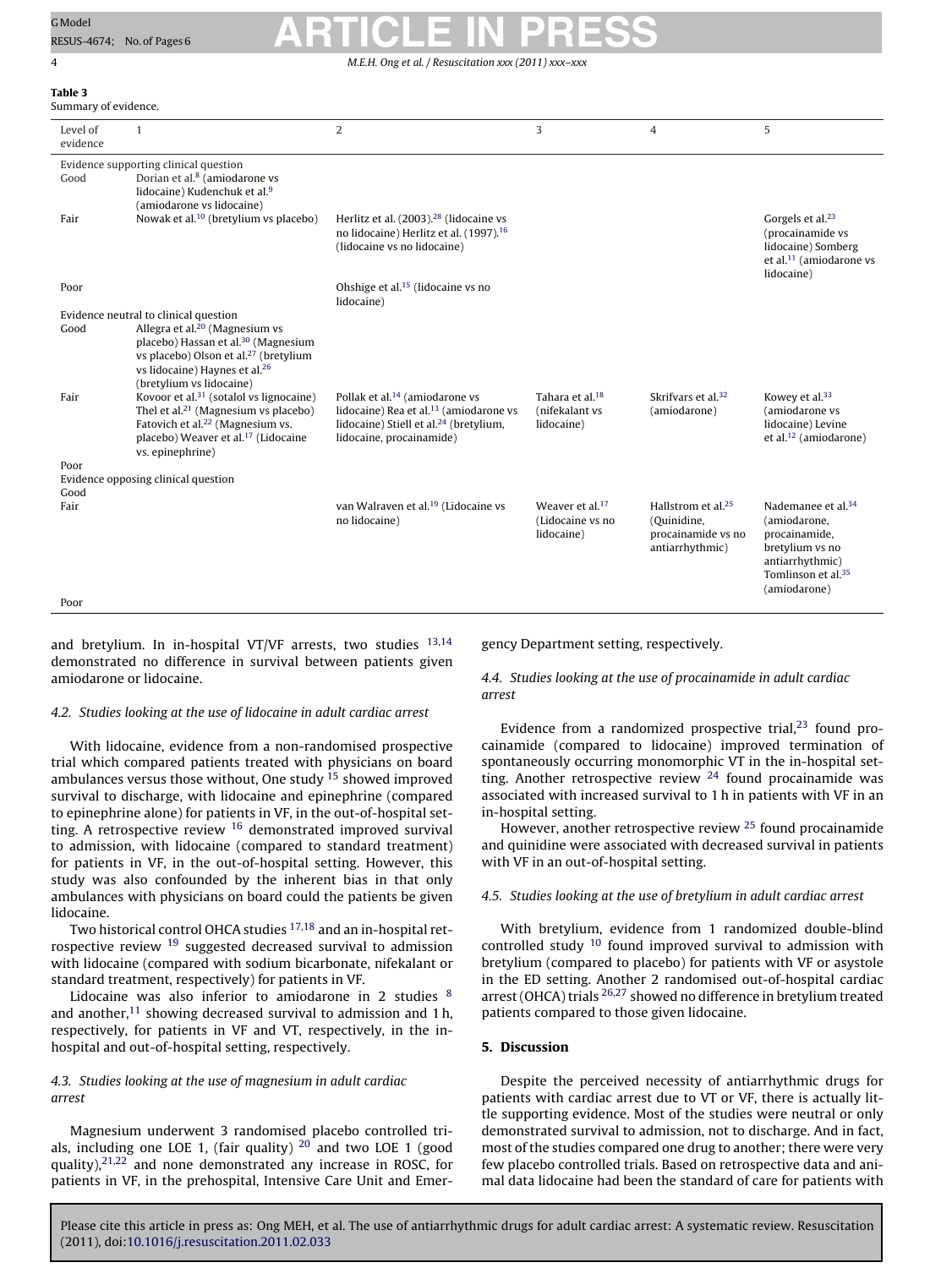### M.E.H. Ong et al. / Resuscitation *xxx (2011) xxx–xxx* 5

<span id="page-4-0"></span>cardiac arrest.16,28 In 2005, based on two randomized controlled trials (RCT) comparing amiodarone to lidocaine the standard of care changed to amiodarone.8,9 While we note that these trials were before the use of therapeutic hypothermia for OHCA due to VF, we observe that in these landmark trials there was solely an improvement in survival to hospital admission, but no difference in survival to discharge or neurological survival.

These trials were performed before the benefits of hypothermia was known, thus they did not incorporate this now proven therapy which improves survival after return of spontaneous circulation (ROSC). Whether survival to hospital discharge and neurologic survival could be improved with amiodarone and subsequent hypothermia is not known. If that is the case then a stronger argument for amiodarone could be made; if that is not the case then an argument could be made to not give an anti-arrhythmic drug at all. In addition, there may be obstacles of ethics as well as logic to a randomised controlled trial of a cardiac (rhythm) suppressant drug in asystolic cardiac arrest, where the focus is on trying to generate a rhythm with an output, not suppress it. Likewise, there are difficulties in a trial for PEA cardiac arrest, where rhythm abnormality is not the problem being treated.

With lidocaine which has been the standard of care for years, the evidence was mixed and most of the data were from trials with LOE 3 or lower. Positive studies included a non-randomised prospective trial <sup>15</sup> and a retrospective review.16 However, 2 historical control out-of-hospital studies 17,18 and an inhospital retrospective review,19 suggested decreased survival to admission with lidocaine (compared with bicarbonate, nifekalant or standard treatment, respectively) for patients in VF. Lidocaine was also inferior to amiodarone in the 2 RCT mentioned above.<sup>8,11</sup> Similarly, there was no strong evidence for procainamide or magnesium.

With bretylium, evidence from 1 randomized double-blind controlled study, found improved survival to admission with bretylium (compared to placebo) for patients with VF or asystole in the ED setting.<sup>10</sup> Another 2 randomised OHCA trials,<sup>26,27</sup> showed no benefit when compared to lidocaine. The authors suggest that further investigation may be warranted into the role of bretylium in cardiac arrest as it is one of the few agents which have shown a benefit when compared to placebo. Unfortunately, as far as we are aware, manufacture of bretylium has been discontinued worldwide.

### **6. Conclusion**

There is no conclusive evidence that anti-arrhythmic agents improve survival in cardiac arrest victims. While some agents have shown an improved survival to hospital admission, none have shown an improved survival to discharge or to an improved neurological survival. And most studies are tainted by the issue of comparing one anti-arrhythmic agent verses another. While we are waiting for more data it is reasonable to administer amiodarone in cardiac arrest victims with the hope that as our post arrest treatment improves the overall survival will ultimately improve.

### **Disclaimer**

This review includes information on resuscitation questions developed through the C2010 Consensus on Science and Treatment Recommendations process, managed by the International Liaison Committee on Resuscitation ([http://www.americanheart.org/ILCOR\)](http://www.americanheart.org/ILCOR). The questions were developed by ILCOR Task Forces, using strict conflict of interest guidelines. In general, each question was assigned to two experts to complete a detailed structured review of the literature, and complete a detailed worksheet. Worksheets are discussed at ILCOR meetings to reach consensus and are published as the 2010

Consensus on Science and Treatment Recommendations (CoSTR). The conclusions published in the final CoSTR consensus document <sup>[29](#page-5-0)</sup> may differ from the conclusions of this review because the CoSTR consensus will reflect input from other worksheet authors and discussants at the conference, and will take into consideration implementation and feasibility issues as well as new relevant research.

### **Conflict of interest statement**

All authors declare that there are no financial and personal relationships with other people or organizations that could inappropriately influence their work.

### **Acknowledgements**

The authors would like to thank the following for their contributions: Ms Nur Shahidah, Dr Peter Morley, Dr Laurie Morrison and Dr Michael Parr.

### **References**

- 1. Cummins RO. The "chain of survival" concept: how it can save lives. Heart Dis Stroke 1992;1:43–5.
- 2. Cummins RO, Ornato JP, Thies WH, Pepe P. Improving survival from sudden cardiac arrest: the "chain of survival" concept. Circulation 1991;83:1832–47.
- 3. Eisenberg MS, Horwood BT, Cummins RO, Reynolds-Haertle R, Hearne TR. Cardiac arrest and resuscitation: a tale of 29 cities. Ann Emerg Med 1990;19:179-86.
- 4. Nichol G, Thomas E, Callaway CW, et al. Regional variation in out-of-hospital cardiac arrest incidence and outcome. JAMA 2008;300:1423–31.
- 5. ILCOR. Advanced life support. Resuscitation 2005;67:213–47.
- 6. Morley PT, Atkins DL, Billi JE, et al. Part 3: evidence evaluation process: 2010 International consensus on cardiopulmonary resuscitation and emergency cardiovascular care science with treatment recommendations. Circulation 2008;122(16 Suppl 2):S283–90.
- 7. Richardson WS, Wilson MC, Nishikawa J, Hayward RS. The well-built clinical question: a key to evidence-based decisions. ACP J Club 1995;123:A12–13.
- 8. Dorian P, Cass D, Schwartz B, Cooper R, Gelaznikas R, Barr A. Amiodarone as compared with lidocaine for shock-resistant ventricular fibrillation. N Engl J Med 2002;346:884–90.
- 9. Kudenchuk PJ, Cobb LA, Copass MK, et al. Amiodarone for resuscitation after out-of-hospital cardiac arrest due to ventricular fibrillation. N Engl J Med 1999;341:871–8.
- 10. Nowak RM, Bodnar TJ, Dronen S, Gentzkow G, Tomlanovich MC. Bretylium tosylate as initial treatment for cardiopulmonary arrest: randomized comparison with placebo. Ann Emerg Med 1981;10:404–7.
- 11. Somberg JC, Bailin SJ, Haffajee CI, et al. Intravenous lidocaine versus intravenous amiodarone (in a new aqueous formulation) for incessant ventricular tachycardia. Am J Cardiol 2002;90:853–9.
- 12. Levine JH, Massumi A, Scheinman MM, et al. Intravenous amiodarone for recurrent sustained hypotensive ventricular tachyarrhythmias. Intravenous Amiodarone Multicenter Trial Group. J Am Col Cardiol 1996;27:67–75.
- 13. Rea RS, Kane-Gill SL, Rudis MI, et al. Comparing intravenous amiodarone or lidocaine, or both, outcomes for inpatients with pulseless ventricular arrhythmias. Crit Care Med 2006;34:1617–23.
- 14. Pollak PT, Wee V, Al-Hazmi A, Martin J, Zarnke KB. The use of amiodarone for in-hospital cardiac arrest at two tertiary care centres. Can J Cardiol 2006;22:199–202.
- 15. Ohshige K, Shimazaki S, Hirasawa H, et al. Evaluation of out-of-hospital cardiopulmonary resuscitation with resuscitative drugs: a prospective comparative study in Japan. Resuscitation 2005;66:53–61.
- 16. Herlitz J, Ekstrom L,Wennerblom B, et al. Lidocaine in out-of-hospital ventricular fibrillation. Does it improve survival? Resuscitation 1997;33:199–205.
- 17. Weaver WD, Fahrenbruch CE, Johnson DD, Hallstrom AP, Cobb LA, Copass MK. Effect of epinephrine and lidocaine therapy on outcome after cardiac arrest due to ventricular fibrillation. Circulation 1990;82:2027–34.
- 18. Tahara Y, Kimura K, Kosuge M, et al. Comparison of nifekalant and lidocaine for the treatment of shock-refractory ventricular fibrillation. Circ J 2006;70:442–6.
- 19. van Walraven C, Stiell IG, Wells GA, Hebert PC, Vandemheen K. Do advanced cardiac life support drugs increase resuscitation rates from in-hospital cardiac arrest? The OTAC study group. Ann Emerg Med 1998;32:544–53.
- 20. Allegra J, Lavery R, Cody R, et al. Magnesium sulfate in the treatment of refractory ventricular fibrillation in the prehospital setting. Resuscitation 2001;49:245–9.
- 21. Thel MC, Armstrong AL, McNulty SE, Califf RM, O'Connor CM. Randomised trial of magnesium in in-hospital cardiac arrest Duke Internal Medicine Housestaff. Lancet 1997;350:9087:1272–6.
- 22. Fatovich DM, Prentice DA, Dobb GJ.Magnesium in cardiac arrest (themagic trial). Resuscitation 1997;35:237–41.